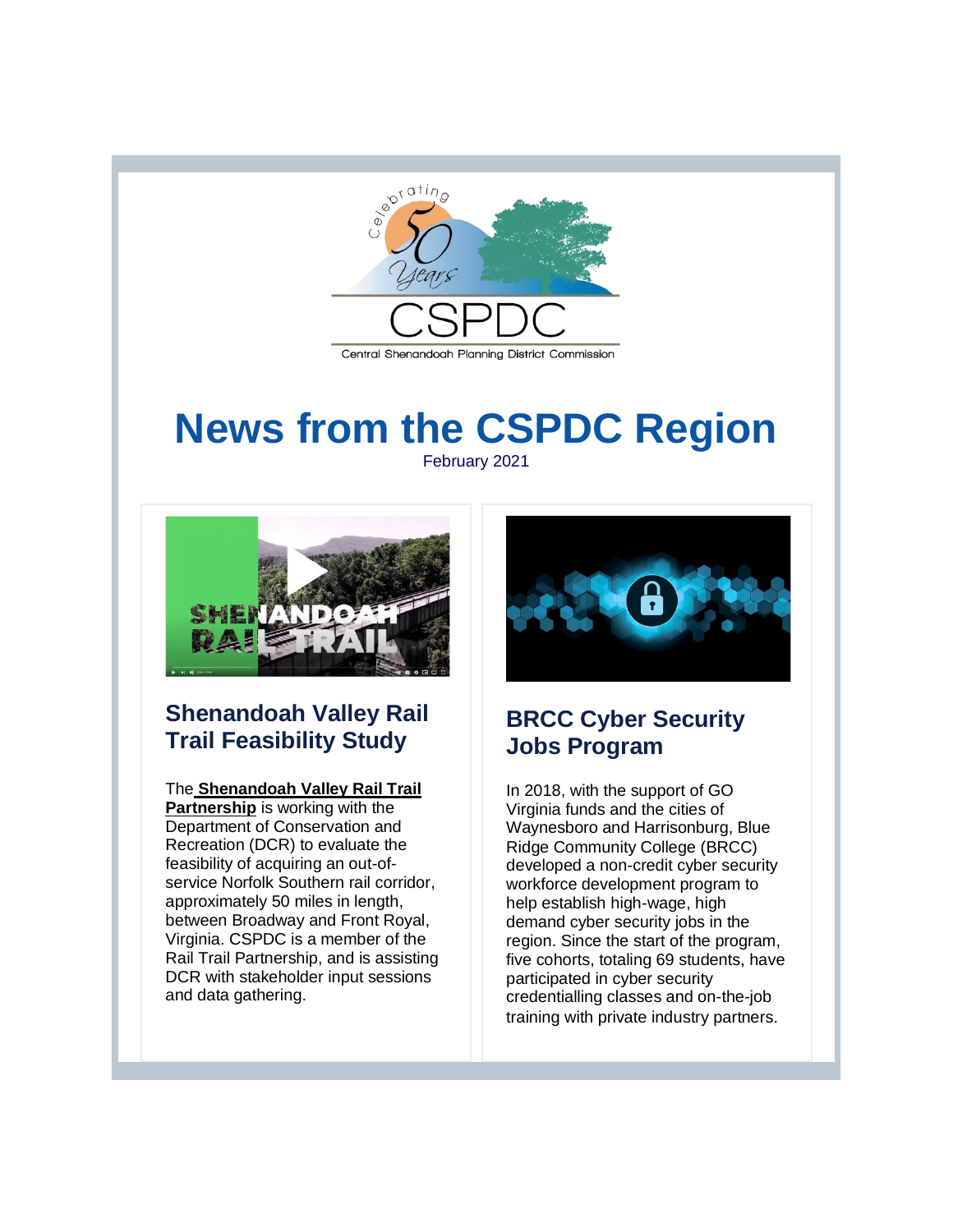#### **[Continue Reading](http://r20.rs6.net/tn.jsp?f=001CkwHcRpvC3JiVpQGzrvzQ3TWY__7raBmXB9t-VBNg3mwTUHraiJFwVT_jGcf8pMgL3GUzT8D-9walFsoMnwKQJGpMGzsrT-w2b9WmuC2OJs3CZeFMq444Wi_AVWPgKR6Vi9rmUL45js6aE16veibGKLqsHFBQgMIKqrKVVDr53yUJoUoMpcCyu2q2KLWJ84YQDH17xavSgOG9KcgaPi0KUJKuoSrYEkZ95VOJikYr5o=&c=8kG6adtjaB6EAnIQeWeDHewX5-tcFUgC80--rgpusp-PHY5DRU803w==&ch=9xEXbj3NkAtnutKCeiV59uBGK83zvCkQNCNJOjo4wOYGcVaWl5ZLBQ==) [Continue Reading](http://r20.rs6.net/tn.jsp?f=001CkwHcRpvC3JiVpQGzrvzQ3TWY__7raBmXB9t-VBNg3mwTUHraiJFwVT_jGcf8pMgXxEuluYtaHsl89wh3EkdEwPJEpeXFw9o7chviXZWxTdoWksxqT8tOykjbltobHIM2GQw8RPWeeLxV5WKWyvWH-PJVfQjv-eJ05lSr5AvZhcAzoZAkLhMQLki6Sef1GiDviSZjOF742Tb0ZKrCog3bw==&c=8kG6adtjaB6EAnIQeWeDHewX5-tcFUgC80--rgpusp-PHY5DRU803w==&ch=9xEXbj3NkAtnutKCeiV59uBGK83zvCkQNCNJOjo4wOYGcVaWl5ZLBQ==)**



# **I-81 Truck Parking Task Force**

CSPDC staff continues to participate in Virginia Department of Transportation's (VDOT) I-81 Truck Parking Task Force that is working to expand public and private truck parking facilities along I-81. The Task Force, formed in August 2020, is the result of a recommendation from the I-81 Corridor Improvement Plan and is comprised of representatives from VDOT, DMV, private travel center owners, economic development authorities, trucking associations, and local and regional government and planning agencies.

**[Continue Reading](http://r20.rs6.net/tn.jsp?f=001CkwHcRpvC3JiVpQGzrvzQ3TWY__7raBmXB9t-VBNg3mwTUHraiJFwVT_jGcf8pMgykibtkKaqiPcVEz3VS6UKJfydTfN_3aZfEVzEreVtmQ6qIYbPFikqDdxjvf9ftoacIKfwzj95Lm3rGEKkOp9bbEfvbnngd_dEs7q8Wp0LvChV8pr4wuPRzwdS-XIxAbgBeqivaN5bQrTefCWb_9jAw==&c=8kG6adtjaB6EAnIQeWeDHewX5-tcFUgC80--rgpusp-PHY5DRU803w==&ch=9xEXbj3NkAtnutKCeiV59uBGK83zvCkQNCNJOjo4wOYGcVaWl5ZLBQ==)**



## **SMART SCALE Applications**

The Virginia Department of Transportation (VDOT) shared a preliminary list of transportation projects recommended for funding through the SMART SCALE program with the Commonwealth Transportation Board last month. The CSPDC, HRMPO, SAWMPO, and our member jurisdictions were very successful this round, with 16 projects recommended for funding out of 21 applications submitted. Projects are multi-modal in scope and include park and ride lot improvements, transit stops, shared use paths, roadway safety enhancements and interstate access.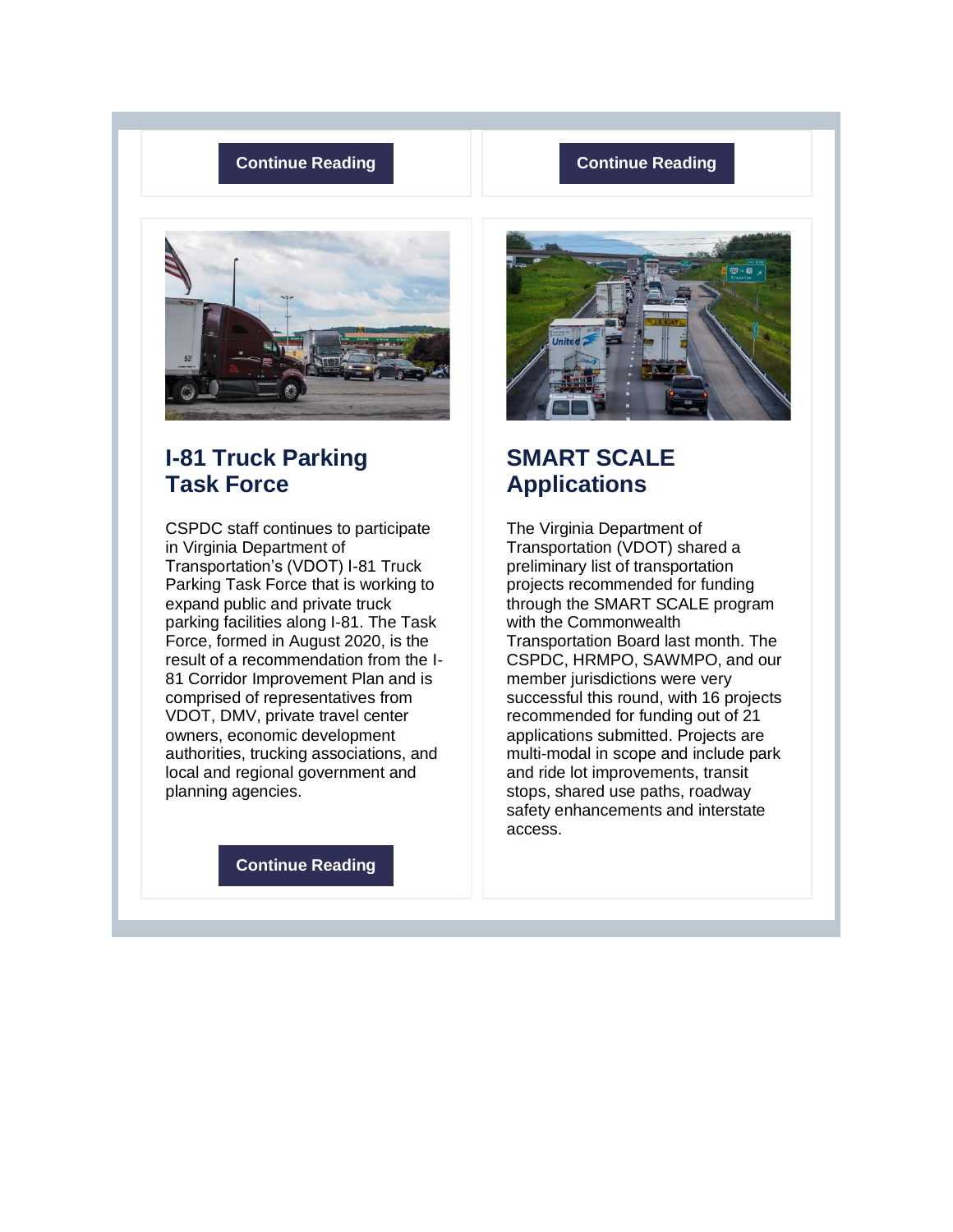

#### **Telework Survey**

The CSPDC in cooperation with the University of Virginia and the Thomas Jefferson Planning District Commission, is conducting a public survey to determine the need for a Coworking Space located in the Fishersville area. This survey will ascertain the demand for a Fishersville collective workspace that would include convenient access to major highways and Interstate 64, private secured offices or shared work areas, reliable high-speed internet access, communal office amenities and free onsite parking. Responses to this survey will assist decision makers in further developing this potential Coworking Space.



## **COVID-19 Vaccine Information Resources**

The Virginia Department of Health's Central Shenandoah Health District (CSHD) is responsible for distributing the COVID-19 vaccine throughout the CSPDC region. The CSHD has launched several helpful resources to ensure accurate information about vaccine distribution reaches the public. Residents can sign-up for CSHD's weekly **[COVID-19 e-newsletter](http://r20.rs6.net/tn.jsp?f=001CkwHcRpvC3JiVpQGzrvzQ3TWY__7raBmXB9t-VBNg3mwTUHraiJFwVT_jGcf8pMgGY6kg54B8vknUBeWX0sjC5oYd2p25CfOc3aRayrW9zD6v-EHmRrq15vVVueRn8nqCG9Jzx6KkE85G_zl8OMrFY2qEbTXiGyBlbM9sohKUGK0uPaqOatIHHDMYdi7O21R3RHbSWbKz400yPIU9b2D1CE6uXOXoE1Pnij7qUmKmq7Y8EqiKRJfq9BO4yrKXB-25vgLtxT2cE-ll1qyci1rytcvHSVgTaqQFUVwxmLLUw7lJB7Bh6kAmGFxt3eV4qZVT33CHxTsZYdVoqp7XJvqyxo-m7_T7urTfK8EPsc7Yc2jWW1ieAfkxEXwQdT1uP1vrgCDj8jhyuKCU6FopVpS1hSyX3C5szjvLIMfpcSoKc9pAgpkXcc4G3K2ZcewW1eT4yA3nkvXpx_7f5DNrZtw2LDe5AQDSS1JvDpvVMfNtqPGUQIYN7lEy50Eq-6M94Yh&c=8kG6adtjaB6EAnIQeWeDHewX5-tcFUgC80--rgpusp-PHY5DRU803w==&ch=9xEXbj3NkAtnutKCeiV59uBGK83zvCkQNCNJOjo4wOYGcVaWl5ZLBQ==)** or obtain further up-to-date information from the **[COVID-19 vaccine](http://r20.rs6.net/tn.jsp?f=001CkwHcRpvC3JiVpQGzrvzQ3TWY__7raBmXB9t-VBNg3mwTUHraiJFwVT_jGcf8pMgFU1VO5yBZfA_m7b65aHggqUaYdSAGKfclBIDqvoe0WavOeDIOxQNyKpH_4t3cBbdA36vF-5Oqt0Hsf6hngJaAqFS7IEmNMLKPJEZD4cNY9F02O1Kw7GLBG-eCzcKYcm3Zx6JKTOfzr0yTu8hA46rkS7Lso1AbmRv&c=8kG6adtjaB6EAnIQeWeDHewX5-tcFUgC80--rgpusp-PHY5DRU803w==&ch=9xEXbj3NkAtnutKCeiV59uBGK83zvCkQNCNJOjo4wOYGcVaWl5ZLBQ==)  [webpage](http://r20.rs6.net/tn.jsp?f=001CkwHcRpvC3JiVpQGzrvzQ3TWY__7raBmXB9t-VBNg3mwTUHraiJFwVT_jGcf8pMgFU1VO5yBZfA_m7b65aHggqUaYdSAGKfclBIDqvoe0WavOeDIOxQNyKpH_4t3cBbdA36vF-5Oqt0Hsf6hngJaAqFS7IEmNMLKPJEZD4cNY9F02O1Kw7GLBG-eCzcKYcm3Zx6JKTOfzr0yTu8hA46rkS7Lso1AbmRv&c=8kG6adtjaB6EAnIQeWeDHewX5-tcFUgC80--rgpusp-PHY5DRU803w==&ch=9xEXbj3NkAtnutKCeiV59uBGK83zvCkQNCNJOjo4wOYGcVaWl5ZLBQ==)**. For those who would like to ask questions over the phone, CSHD holds phone-in office hours on Monday and Wednesday at 7:00 pm. To participate, dial 1-844-992-4726 and enter access code 132 173 5589.

#### **[Take the Survey](http://r20.rs6.net/tn.jsp?f=001CkwHcRpvC3JiVpQGzrvzQ3TWY__7raBmXB9t-VBNg3mwTUHraiJFwVT_jGcf8pMgkxIV3LDuhvlmA66vpyV5oOVBW06YHcrEUoFmaNbFlIRVSWoBIx4MK1IOVkg44hsgiSSTYfAEqWX2EiUVGQBmkGd-7ibcwvIkCFjuoFiT4m66dCPMExyh10psV358p-c8cx_ycVgLjD8Vd61EMBjvqWAOAJt6PlcPdpJVh-BW1Y6S2XEMNhMAmX_vZT2-rpMRmIShn8Ssvf0LRHh1Zjts76Zu2B4nKjWjbnzNyUXAsec=&c=8kG6adtjaB6EAnIQeWeDHewX5-tcFUgC80--rgpusp-PHY5DRU803w==&ch=9xEXbj3NkAtnutKCeiV59uBGK83zvCkQNCNJOjo4wOYGcVaWl5ZLBQ==)**



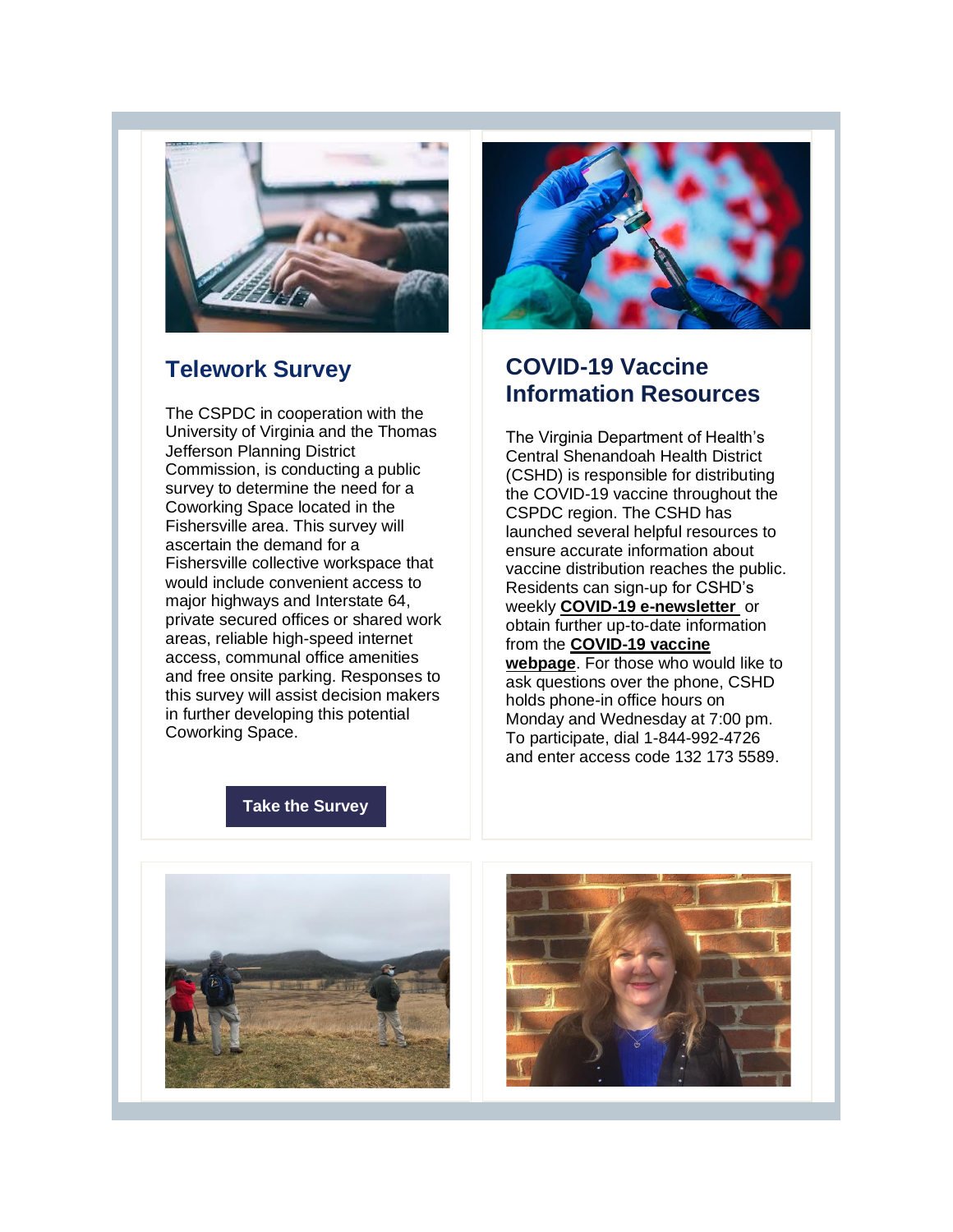## **Highland County State Park Feasibility Study**

The Virginia Department of Conservation and Recreation (DCR) is conducting a feasibility study on the development of a state or regional park in Highland County. On January 26, CSPDC staff and stakeholders from DCR, Virginia Outdoors Foundation and Friends of Highland State Park toured the potential park site on Hayfields Farm in McDowell.

#### **[Continue Reading](http://r20.rs6.net/tn.jsp?f=001CkwHcRpvC3JiVpQGzrvzQ3TWY__7raBmXB9t-VBNg3mwTUHraiJFwVT_jGcf8pMgzQ3Ibq9X6C4i5x9j8pWO54y35NnutBfQwxi2O1AUCLwmCIgtbYIJxrm2PgCyT4ROcHlXYRH3MdA4y6fwZ20hQohS_Pi3ZKKL1CDJkhmex4H9jGg-gcmcfS9wrs4gvJmWwJm0xwpAP5xjnCYVNrjY44Xp6lDWQ9yY&c=8kG6adtjaB6EAnIQeWeDHewX5-tcFUgC80--rgpusp-PHY5DRU803w==&ch=9xEXbj3NkAtnutKCeiV59uBGK83zvCkQNCNJOjo4wOYGcVaWl5ZLBQ==)**

## **New CSPDC Fiscal Technician, Patricia Lancey**

The CSPDC is pleased to announce that Patricia Lancey has been hired as CSPDC's Fiscal Technician. Pat acquired her Associate in Applied Science in Accounting degree from Piedmont Community College. She has more than 20 years of progressive accounting and management experience in public and private sectors. Pat resides in Stuarts Draft with her husband Scott and two cats.



# **CSPDC Resources:**

*NEW INFORMATION!* **[COVID-19 Recovery Dashboard](http://r20.rs6.net/tn.jsp?f=001CkwHcRpvC3JiVpQGzrvzQ3TWY__7raBmXB9t-VBNg3mwTUHraiJFwX0LqEAU0Bspkp59iwC9z8meo163le5OvjtZPOJ7FoEq5hLjgzlUpcEP6kD7Yx71ambCRGHO_d_0vBIc-d4ohfcNrMO20pAEnRafI_WL-86SyT91gPEbVBc=&c=8kG6adtjaB6EAnIQeWeDHewX5-tcFUgC80--rgpusp-PHY5DRU803w==&ch=9xEXbj3NkAtnutKCeiV59uBGK83zvCkQNCNJOjo4wOYGcVaWl5ZLBQ==)**

**[Regional Facts & Figures](http://r20.rs6.net/tn.jsp?f=001CkwHcRpvC3JiVpQGzrvzQ3TWY__7raBmXB9t-VBNg3mwTUHraiJFwbTAb4BY061AktbiH2WiTbEYLGUqSxw9IAZqtsdUuu-VHpgeoNl03Ozy5jfd4FoBGw62yGDBIBXNBo66L-xP5oCNAJb-XB18fVINSFs4gfvq&c=8kG6adtjaB6EAnIQeWeDHewX5-tcFUgC80--rgpusp-PHY5DRU803w==&ch=9xEXbj3NkAtnutKCeiV59uBGK83zvCkQNCNJOjo4wOYGcVaWl5ZLBQ==)** 

**[Regional Plans](http://r20.rs6.net/tn.jsp?f=001CkwHcRpvC3JiVpQGzrvzQ3TWY__7raBmXB9t-VBNg3mwTUHraiJFwRozLCUTNAYMDsKusB4jOjpGFBAan4OVE9SGhq1VU78qbuJUs0A26GI73zVdotz2y4jO-YOLDVLNuLuqqmx6QSJEaLOsknrecN-QUfgENv9B&c=8kG6adtjaB6EAnIQeWeDHewX5-tcFUgC80--rgpusp-PHY5DRU803w==&ch=9xEXbj3NkAtnutKCeiV59uBGK83zvCkQNCNJOjo4wOYGcVaWl5ZLBQ==)** 

**[Regional Data Center](http://r20.rs6.net/tn.jsp?f=001CkwHcRpvC3JiVpQGzrvzQ3TWY__7raBmXB9t-VBNg3mwTUHraiJFwRozLCUTNAYMKg7dazDByqLtZNO1XtLWXT2FSfhizr5cCuhsqsH6o2IfXxRi1nHX2ckwKUzgaEXDE3CDg92vM_rLfzalfG1GOhVBtwhCtX_T&c=8kG6adtjaB6EAnIQeWeDHewX5-tcFUgC80--rgpusp-PHY5DRU803w==&ch=9xEXbj3NkAtnutKCeiV59uBGK83zvCkQNCNJOjo4wOYGcVaWl5ZLBQ==)**

**[FY2020 Year in Review](http://r20.rs6.net/tn.jsp?f=001CkwHcRpvC3JiVpQGzrvzQ3TWY__7raBmXB9t-VBNg3mwTUHraiJFwRHWtlQbB-GRpr6bCFMYXmiaaIsvq2tX5lFtJ8Dj6iLgMD7bzMgwgVx4kJ73q_LvY2eTrevKwyH-52yWJHwxoCZaQVHV4RX0wPyii1IYdIGUoZWOnBQbe4jdRR9l2rcWpeCnR1fhJTuYVQvpQXfn2q1VLahe39FS7EO9FiStTLt5K0wK9BA5a1U=&c=8kG6adtjaB6EAnIQeWeDHewX5-tcFUgC80--rgpusp-PHY5DRU803w==&ch=9xEXbj3NkAtnutKCeiV59uBGK83zvCkQNCNJOjo4wOYGcVaWl5ZLBQ==)**

**[Central Shenandoah Planning District Commission](http://r20.rs6.net/tn.jsp?f=001CkwHcRpvC3JiVpQGzrvzQ3TWY__7raBmXB9t-VBNg3mwTUHraiJFwYQL4Q_aWXPGZHYXwHS4eJ2Q21t8tiRAhL_RZCF-seSMMIeLdTAVxtHKbiJ4oxLDzM3kiWfv_GfLobdLJ77HuRh4-3cMUmQSBQ==&c=8kG6adtjaB6EAnIQeWeDHewX5-tcFUgC80--rgpusp-PHY5DRU803w==&ch=9xEXbj3NkAtnutKCeiV59uBGK83zvCkQNCNJOjo4wOYGcVaWl5ZLBQ==)** | **540-885-5174 [Email](mailto:kimberly@cspdc.org)** | **[Commissioners](http://r20.rs6.net/tn.jsp?f=001CkwHcRpvC3JiVpQGzrvzQ3TWY__7raBmXB9t-VBNg3mwTUHraiJFwbTAb4BY061AIgVLDgAauaHrgS2K0zb2XlZefVKiqJluSfENojVxMFdUKSsLYL_Io-guTVLZC5lG2VUGgoQ6p22ScvPnEEHjGAktW6A68vsNxOJRd4k9jpWltALVhVGKZQ==&c=8kG6adtjaB6EAnIQeWeDHewX5-tcFUgC80--rgpusp-PHY5DRU803w==&ch=9xEXbj3NkAtnutKCeiV59uBGK83zvCkQNCNJOjo4wOYGcVaWl5ZLBQ==)** | **[Staff](http://r20.rs6.net/tn.jsp?f=001CkwHcRpvC3JiVpQGzrvzQ3TWY__7raBmXB9t-VBNg3mwTUHraiJFwbTAb4BY061AFtitHt_vnxwTkKbO79C4CS7M-JW3UyyFnc0kABCEkm6yEsV791ggqg_0eNyhDLnimhp_CwYzjbyNiteHJABAWXvjkOdzm1wNinjXpLZ3LS-rLFsK6fnuiQOnm-j4YW-sny0oxkUlIreSKg5U9s5rtGOKqNIIcNfl6Gu8arsipQBcMJmGoIGEorSy1-nVT_UKfJLgWq-LlGGzM3zFe7mKip_fpdk0ZTKqYNkFe-gFplg=&c=8kG6adtjaB6EAnIQeWeDHewX5-tcFUgC80--rgpusp-PHY5DRU803w==&ch=9xEXbj3NkAtnutKCeiV59uBGK83zvCkQNCNJOjo4wOYGcVaWl5ZLBQ==)**